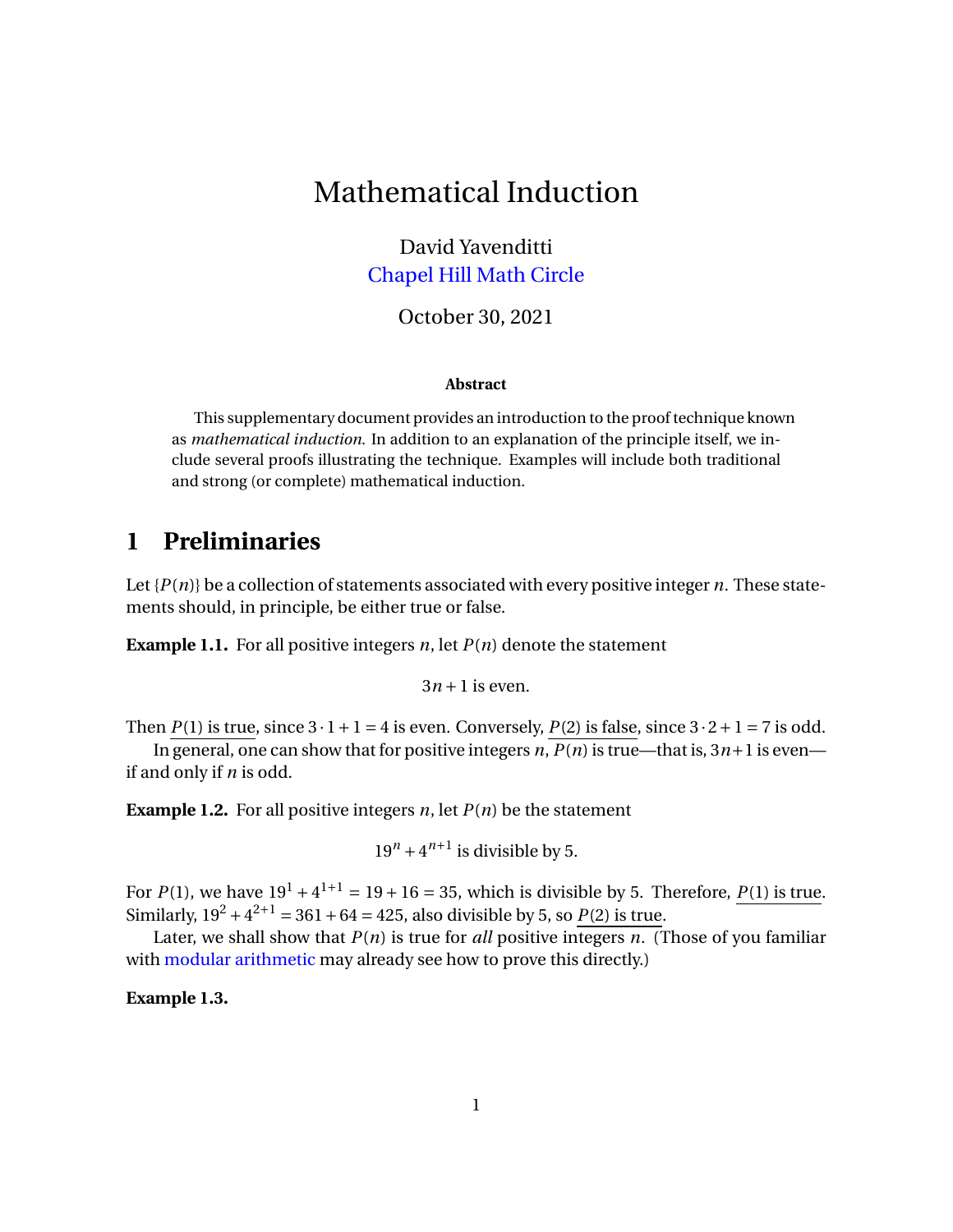For all positive integers *n*, let *P*(*n*) be the statement

$$
2^{2^n} + 1
$$
 is prime.

Since  $2^{2^1} + 1 = 2^2 + 1 = 5$  is prime,  $P(1)$  is true. Similarly,  $2^{2^2} + 1 = 17$  is prime,  $2^{2^3} + 1 = 257$ , and  $2^{2^4} + 1 = 65,537$  is prime. Therefore, *P*(2), *P*(3), and *P*(4) are all true. Next,  $2^{2^5} + 1 = 6,700,417$ . One can show, however, that  $641$  |  $6,700,471$ . Therefore,  $2^{2^5}$  + 1 is *not* prime, so  $P(5)$  is false.

*Note:* The numbers  $2^{2^n} + 1$  are called *Fermat numbers*. Fermat conjectured that all Fermat numbers are prime, but Euler discovered the above nontrivial divisor of  $2^{2^5}$  + 1. Since then, no larger Fermat number has been shown to be prime. There are open conjectures whether all larger Fermat numbers are composite, finitely many are prime, or finitely many are composite.

#### **2 Mathematical Induction**

A typical problem in mathematics is to show that for a given statement *P*, we want to prove that  $P(n)$  is true for *every* positive integer *n*. In the next section, we introduce a general technique to prove such statements.

<span id="page-1-2"></span>**Theorem 2.1** (Mathematical Induction)**.** *Let* {*P*(*n*)} *be a collection of statements for every positive integer n. Then P*(*n*) *is true for every positive integer n if and only if*

- <span id="page-1-0"></span>*(a) P*(1) *is true, and*
- <span id="page-1-1"></span>*(b) for every positive integer,* if  $P(n)$  *is true, then*  $P(n+1)$  *is true.*

The condition in Theorem [2.1\(a\)](#page-1-0) is called the *base case*, and the condition in Theorem [2.1\(b\)](#page-1-1) is the *inductive step*. Note, in particular, that the inductive step is a conditional statement where the goal is to show that *if P*(*n*) is true, *then as a consequence* it follows that  $P(n+1)$  is also true. In trying to verify the inductive step holds, then, we assume  $P(n)$  is true by hypothesis, and we attempt to deduce the truth of  $P(n+1)$  as a corollary of  $P(n)$  being true.

Theorem [2.1](#page-1-2) is sometimes described as *weak* induction to distinguish it from *strong induction* as described in Section [4.](#page-4-0) Here, we shall characterize mathematical induction as a theorem, though it can alternately be taken as an axiom for the positive integers.

A common way to explain the intuition behind induction is to imagine each of the statements *P*(1), *P*(2), *P*(3),... are all arranged as an infinite sequence dominoes, and the goal is to establish that every domino falls over. In this analogy, the base case tells us the first domino falls over. The inductive step tells us that *if* a given domino falls over, *then* its successor domino likewise topples. Since  $P(1)$  is true by the base case,  $P(1+1) = P(2)$  is true by the inductive step. Similarly, since  $P(2)$  was just established to be true,  $P(2+1) = P(3)$  must be true by the inductive step. Continuing in this way, we see that *P*(4), *P*(5), *P*(6), and so on must all be true.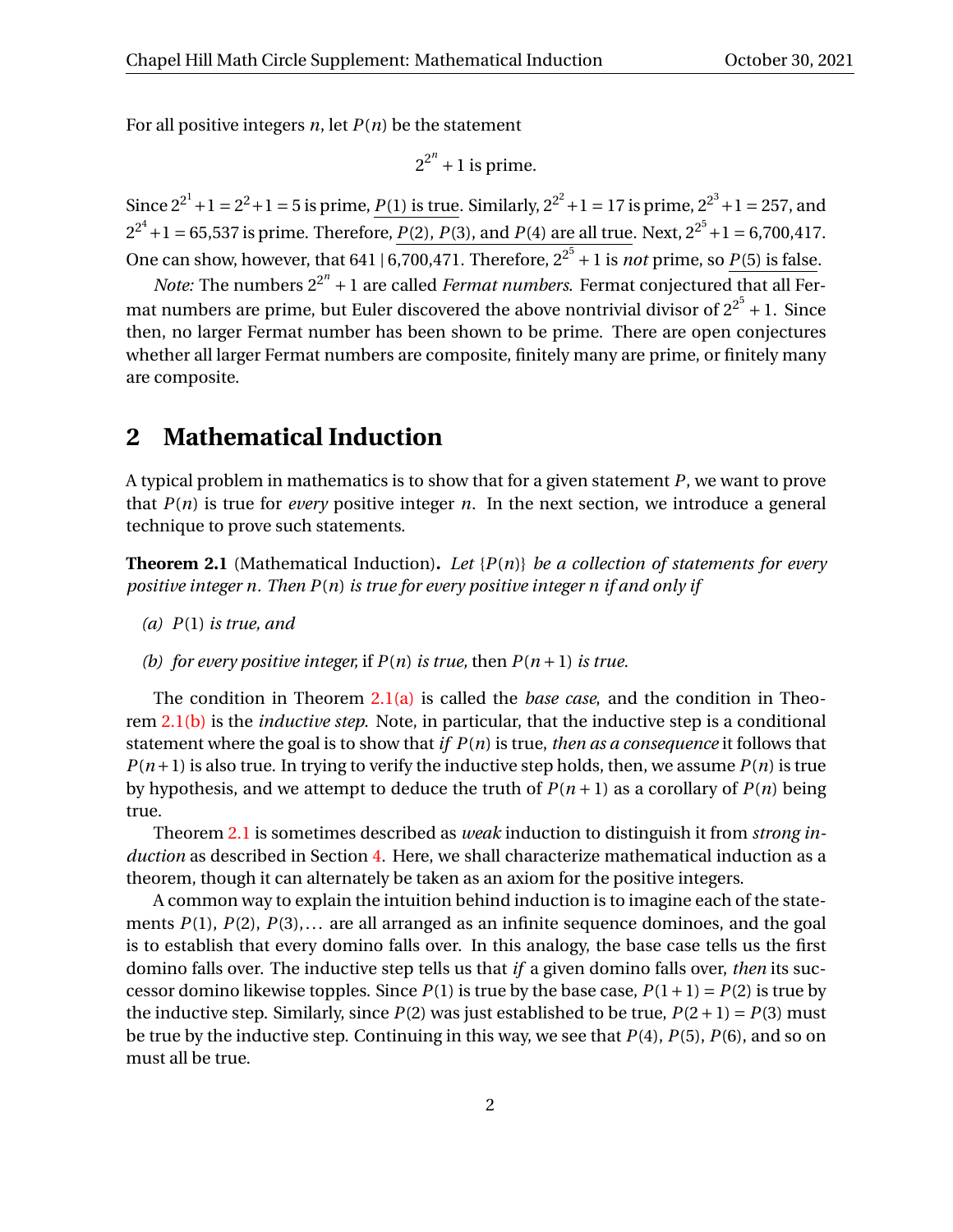## <span id="page-2-5"></span>**3 Proof Examples Using Mathematical Induction**

The best way to understand how mathematical induction works is from examples—and your own practice.

<span id="page-2-0"></span>**Proposition 3.1.** *Let n be a positive integer. Then*

<span id="page-2-1"></span>
$$
1 + 2 + \dots + (n - 1) + n = \frac{n(n + 1)}{2}.
$$
 (1)

*Proof of Proposition [3.1](#page-2-0) by mathematical induction.* Let *P*(*n*) be the statement in [\(1\)](#page-2-1). We prove that *P*(*n*) is true for all positive integers *n* by mathematical induction. *Base Case:* We have

<span id="page-2-2"></span>
$$
1 = \frac{1(1+1)}{2}
$$

by inspection, so *P*(1) is true.

*Inductive Step:* Assume that *P*(*n*) is true; that is, by hypothesis,

<span id="page-2-3"></span>
$$
1 + 2 + \dots + (n - 1) + n = \frac{n(n + 1)}{2}.
$$
 (2)

Our goal is to show that  $P(n+1)$  is true; that is,

$$
1 + 2 + \dots + (n - 1) + n + (n + 1) = \frac{(n + 1)[(n + 1) + 1]}{2}.
$$
 (3)

Adding  $n+1$  to both sides of [\(2\)](#page-2-2), we have

$$
1 + 2 + \dots + (n - 1) + n = \frac{n(n + 1)}{2}
$$
  
\n
$$
\implies 1 + 2 + \dots + (n - 1) + n + (n + 1) = \frac{n(n + 1)}{2} + (n + 1)
$$
  
\n
$$
\implies 1 + 2 + \dots + (n - 1) + n + (n + 1) = (n + 1) \left(\frac{n}{2} + 1\right), \text{ since } n + 1 \text{ is a common factor}
$$
  
\n
$$
\implies 1 + 2 + \dots + (n - 1) + n + (n + 1) = (n + 1) \left(\frac{n + 2}{2}\right)
$$
  
\n
$$
\implies 1 + 2 + \dots + (n - 1) + n + (n + 1) = \frac{(n + 1)(n + 2)}{2}
$$
  
\n
$$
\implies 1 + 2 + \dots + (n - 1) + n + (n + 1) = \frac{(n + 1)[(n + 1) + 1]}{2},
$$

and this final statement is precisely  $P(n+1)$  from [\(3\)](#page-2-3).

Since both the base case and inductive step are true, by mathematical induction, we conclude that  $P(n)$  is true for every positive integer, completing the proof.

 $\Box$ 

<span id="page-2-4"></span>**Proposition 3.2.** For every positive integer n,  $19^n + 4^{n+1}$  is divisible by 5.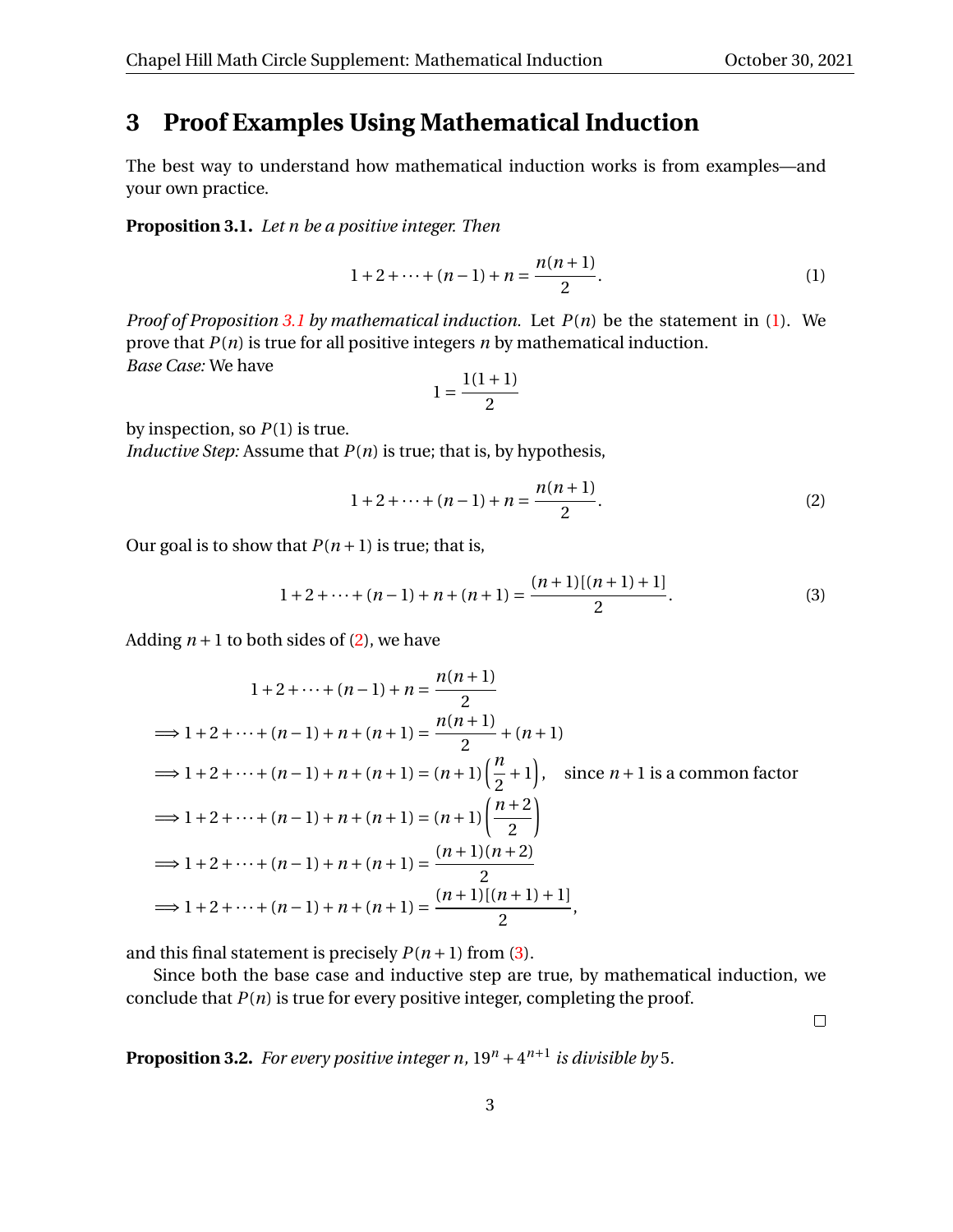(Compare to Example [1.2.](#page-0-0))

*Proof of Proposition [3.2](#page-2-4) by mathematical induction.* Let *P*(*n*) be the statement

 $19^n + 4^{n+1}$  is divisible by 5;

equivalently, there exists some integer *k* (depending on *n*) such that

 $19^n + 4^{n+1} = 5k$ .

We prove that  $P(n)$  is true for all positive integers  $n$  by mathematical induction. *Base Case:* For *P*(1), we have

$$
191 + 41+1 = 19 + 42
$$
  
= 19 + 16  
= 35,

which is divisible by 5. Therefore, *P*(1) is true. *Inductive Step:* Assume that  $P(n)$  is true; that is, by hypothesis,  $19^n + 4^{n+1}$  is divisible by 5. Concretely, let *k* be the integer such that

$$
19^n + 4^{n+1} = 5k.
$$

To show that  $P(n+1)$  is also true, we must show that  $19^{n+1} + 4^{n+2}$  is also divisible by 5. We have

$$
19^{n+1} + 4^{n+2} = 19 \cdot 19^{n} + 4 \cdot 4^{n+1}
$$
  
=  $19 [(19^{n} + 4^{n+1}) - 4^{n+1}] + 4 \cdot 4^{n+1}$   
=  $19(19^{n} + 4^{n+1}) - 19 \cdot 4^{n+1} + 4 \cdot 4^{n+1}$   
=  $19(19^{n} + 4^{n+1} + (-19 + 4)4^{n+1}$   
=  $19(19^{n} + 4^{n+1}) - 15 \cdot 4^{n+1}$   
=  $19 \cdot 5k - 5(3 \cdot 4^{n+1})$   
=  $5(19k - 3 \cdot 4^{n+1}).$ 

Since 19*k* − 3·4<sup>*n*+1</sup> is an integer, this entire expression is therefore a multiple of 5. Therefore, if  $P(n)$  is true, so is  $P(n+1)$ .

Because both the base case and inductive steps are true, by mathematical induction it follows that  $P(n)$  is true for every positive integer  $n$ , as desired.

 $\Box$ 

<span id="page-3-0"></span>**Proposition 3.3.** For every positive integer  $n, 2n < 3^n$ .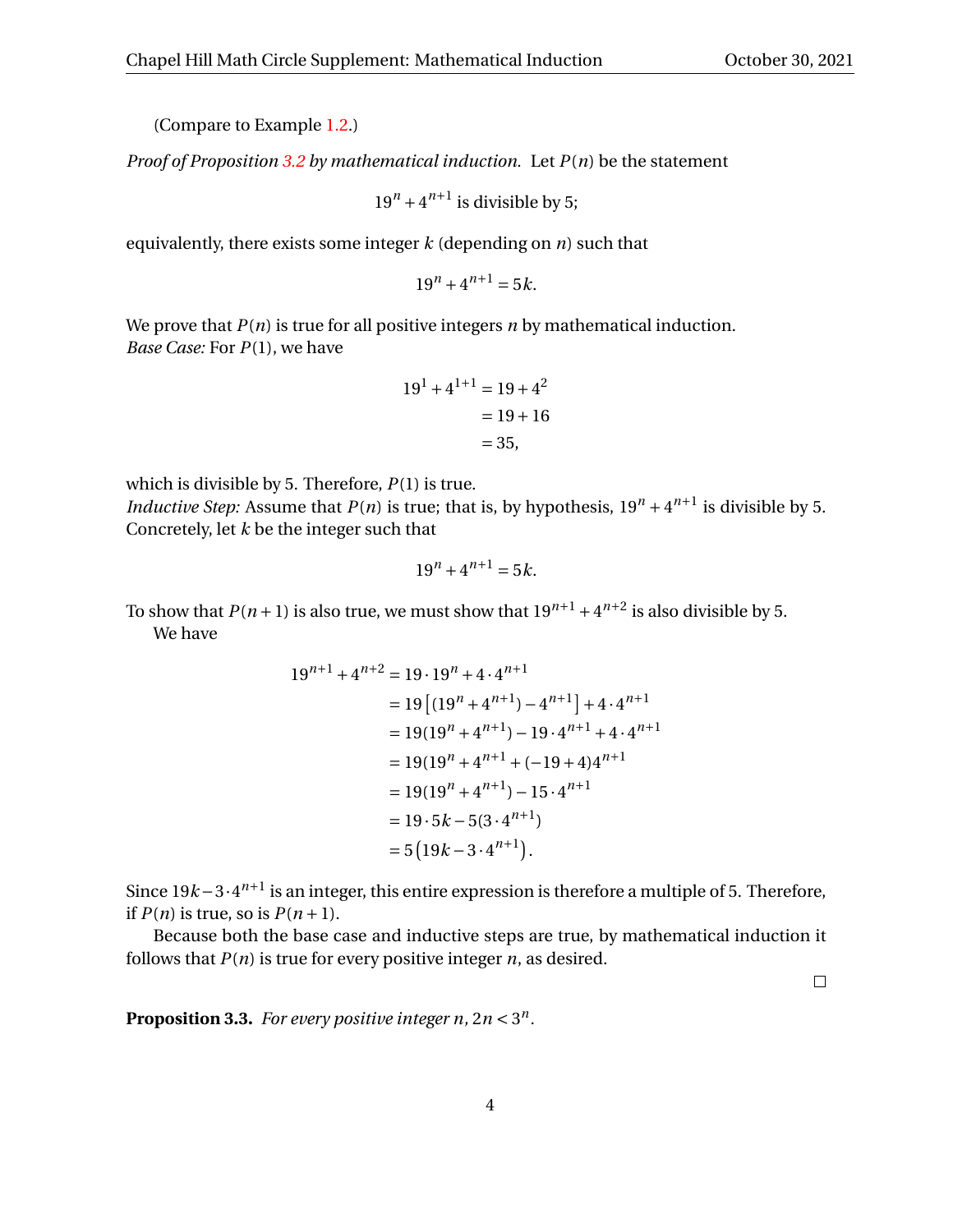*Proof of Proposition* [3.3](#page-3-0) *by mathematical induction.* Let  $P(n)$  be the statement  $2n < 3<sup>n</sup>$ . *Base Case:* For *P*(1), we have

$$
2 \cdot 1 = 2 < 3 = 3^1
$$

so  $2 \cdot 1 < 3^1$ , and the base case  $P(1)$  is therefore true.

*Inductive Step:* Assume that *P(n)* is true for some positive integer *n*; that is, assume that  $3^n > 2n$  for some positive integer *n*. We wish to prove  $P(n + 1)$  is true; that is, that  $3^{n+1} >$  $2(n+1)$  follows as a consequence of  $P(n)$ .

As a preliminary matter, note that for any positive integer *n*,

$$
\frac{n+1}{n} = 1 + \frac{1}{n}
$$
  
\n
$$
\leq 1 + \frac{1}{1}, \text{ since } n \in \mathbb{N}
$$
  
\n
$$
= 1 + 1
$$
  
\n
$$
= 2
$$
  
\n
$$
< 3,
$$

so

<span id="page-4-1"></span>
$$
\frac{n+1}{n} < 3. \tag{4}
$$

for every positive integer *n*.

Now, from the hypothesis that *P*(*n*) is true, we have

$$
2n < 3^n \Longrightarrow 2n \cdot \frac{n+1}{n} < 3^n \cdot 3, \text{ multiplying by (4)}
$$
  

$$
\Longrightarrow 2(n+1) < 3^{n+1},
$$

so  $P(n+1)$  is true as well.

Since both the base case and inductive steps hold, the proposition is true by mathematical induction.  $\Box$ 

## <span id="page-4-0"></span>**4 Variants of Mathematical Induction**

Theorem [2.1](#page-1-2) is the most familiar version of mathematical induction. Alternatives to weak induction are often more versatile and powerful than this elementary version:

<span id="page-4-2"></span>**Theorem 4.1** (Strong Mathematical Induction)**.** *Let* {*P*(*n*)} *be a collection of statements for every positive integer n. Then P*(*n*) *is true for every positive integer n if and only if*

- *(a) P*(1) *is true, and*
- *(b) for every positive integer,* if  $P(k)$  *is true* for every *positive integer*  $k \leq n$ , then  $P(n+1)$  *is true.*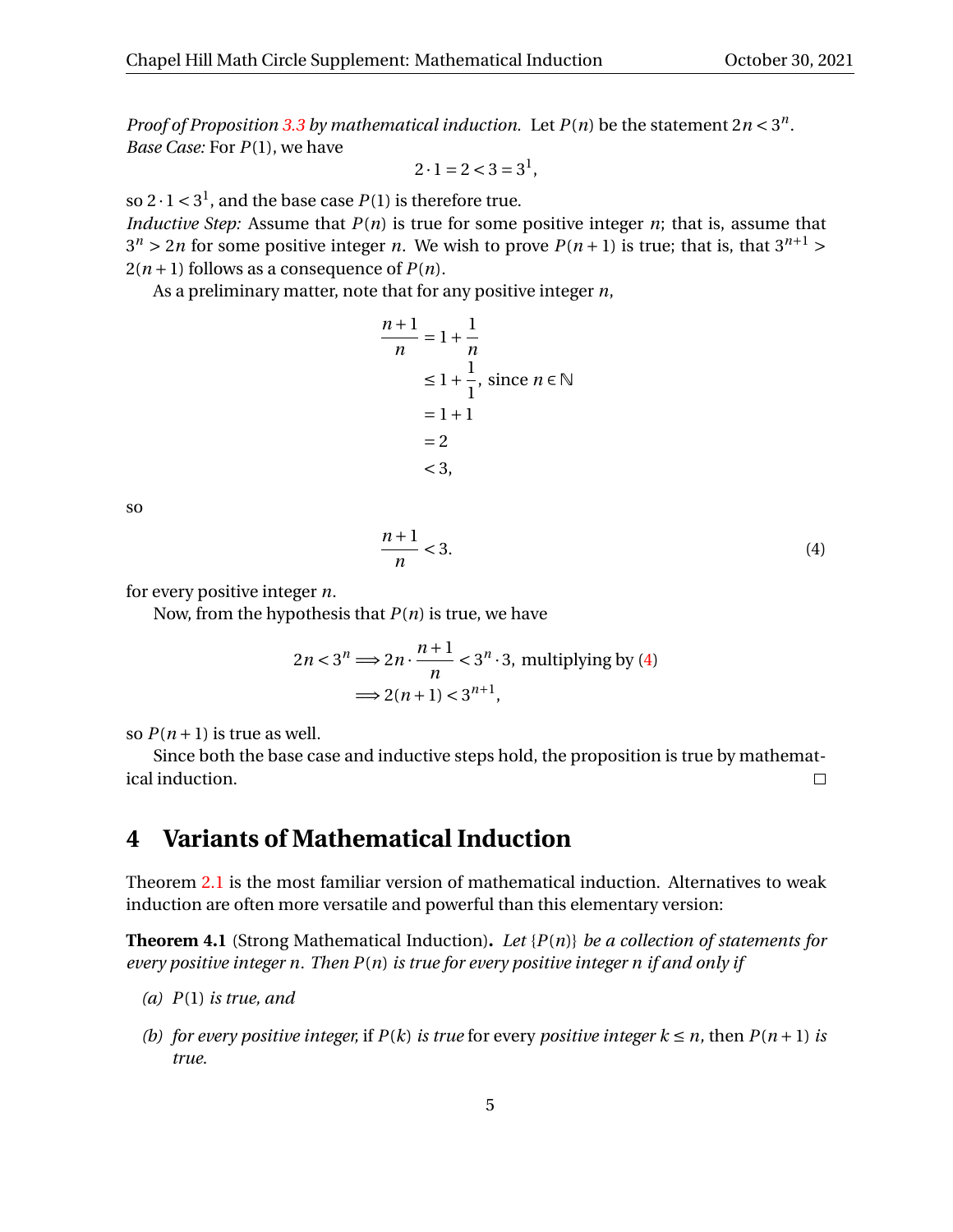<span id="page-5-2"></span>**Theorem 4.2** (Mathematical Induction, Multiple Base Cases). Assume  $k_0$  is a positive integer, *and let* {*P*(*n*)} *be a collection of statements for every positive integer n. Then P*(*n*) *is true for every positive integer n if and only if*

- $P(1), \ldots, P(k_0)$  *are each true, and*
- *(b) for every integer*  $n \geq k_0$ , if  $P(n)$  *is true, then*  $P(n+1)$  *is true.*

**Theorem 4.3** (Mathematical Induction, Alternate Base Cases)**.** *Let k*<sup>0</sup> *be an integer, and let*  ${P(n)}$  *be a collection of statements for every integer*  $n \geq k_0$ *. Then*  $P(n)$  *is true for every integer*  $n \geq k_0$  *if and only if* 

- (a)  $P(k_0)$  *is true, and*
- *(b) for every integer*  $n \geq k_0$ *,* if  $P(n)$  *is true, then*  $P(n+1)$  *is true.*

The following powerful principle—alternately taken as an axiom for the integers or a consequence of other axiomatic descriptions of the integers such as [the Peano Axioms](https://en.wikipedia.org/wiki/Peano_axioms) has all the above versions of induction as corollaries:

<span id="page-5-0"></span>**Axiom 4.4** (The Well-Ordering Principle). Let  $\mathbb{N} := \{1,2,3,4,...\}$  denote the set of natural numbers. If *S* is any nonempty subset of N, then *S* contains a minimal element. That is, there exists an element  $\ell \in S$  such that for every  $s \in S$ ,  $\ell \leq s$ .

**Corollary 4.4(a)** (Corollary to Well-Ordering Principle)**.** *Let X be a subset of the integers that is bounded below. If S is a nonempty subset of X , then S contains a minimal element.*

Another corollary of Axiom [4.4](#page-5-0) is a proof method known as *[proof by descent](https://en.wikipedia.org/wiki/Proof_by_infinite_descent)*, which we shall use implicitly to prove Proposition [5.4](#page-11-0) below.

#### **5 Additional Proof Examples**

In the next example, we shall require multiple base cases and strong induction:

<span id="page-5-1"></span>**Proposition 5.1.** *Let* {*Fn*} *denote the sequence of [Fibonacci numbers,](https://en.wikipedia.org/wiki/Fibonacci_number) defined recursively by*

$$
F_1 = 1
$$
  
\n
$$
F_2 = 1
$$
  
\n
$$
F_n = F_{n-1} + F_{n-2}, \text{ for all } n \ge 3.
$$

*Then for every positive integer n, we have* [Binet's Formula](https://en.wikipedia.org/wiki/Fibonacci_number#Closed-form_expression)*:*

$$
F_n = \frac{1}{\sqrt{5}} \left[ \left( \frac{1+\sqrt{5}}{2} \right)^n - \left( \frac{1-\sqrt{5}}{2} \right)^n \right].
$$
 (5)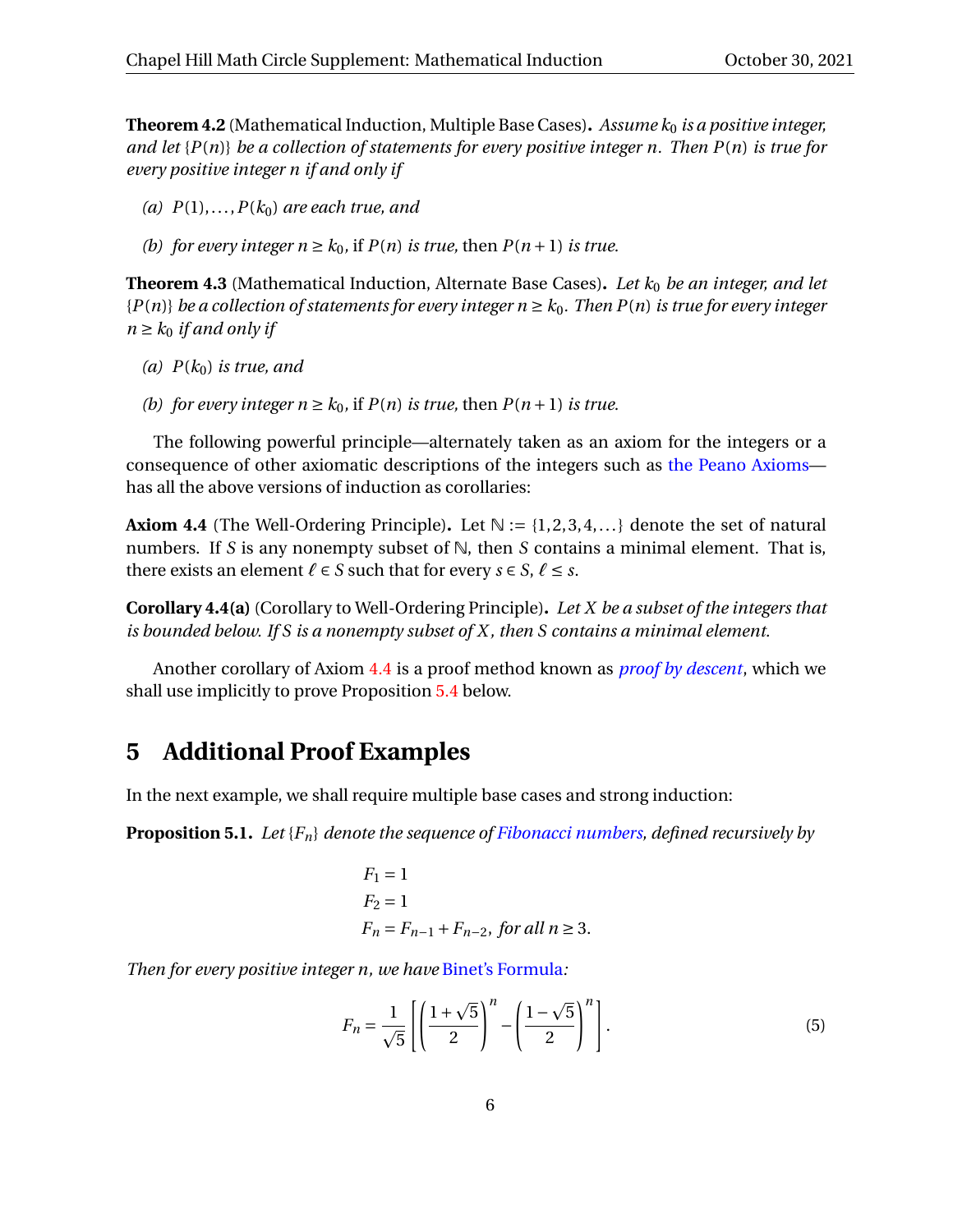*Since*  $\varphi := \frac{1+\sqrt{2}}{2}$  $\frac{1}{2}$ <sup>√5</sup> means – $\frac{1}{\varphi}$  $\frac{1}{\varphi} = \frac{1-\sqrt{2}}{2}$ 5  $\frac{1}{2}$ <sup>2</sup>, then equivalently,

<span id="page-6-0"></span>
$$
F_n = \frac{1}{\sqrt{5}} \left( \frac{\varphi^{2n} - (-1)^n}{\varphi^n} \right) \tag{6}
$$

*for every positive integer n.*

*Proof.* We prove Proposition [5.1](#page-5-1) using both Theorems [4.1](#page-4-2) and [4.2](#page-5-2) with  $k_0 := 2$ . Let  $P(n)$  be the statement in [\(6\)](#page-6-0).

*Base cases P*(1) *and P*(2)*:* We have that

$$
\frac{1}{\sqrt{5}} \left( \frac{\varphi^2 - (-1)^1}{\varphi^1} \right) = \frac{1}{\sqrt{5}} \left( \frac{\varphi^2 + 1}{\varphi} \right)
$$
  
\n
$$
= \frac{1}{\sqrt{5}} \left( \varphi + \frac{1}{\varphi} \right)
$$
  
\n
$$
= \frac{1}{\sqrt{5}} \cdot \sqrt{5}, \qquad \text{since } \varphi = \frac{1 + \sqrt{5}}{2}, \frac{1}{\varphi} = \frac{-1 + \sqrt{5}}{2}
$$
  
\n
$$
= 1
$$
  
\n
$$
= F_1,
$$

so *P*(1) is true. Similarly,

$$
\frac{1}{\sqrt{5}}\left(\frac{\varphi^4 - (-1)^2}{\varphi^2}\right) = \frac{1}{\sqrt{5}}\left(\frac{\varphi^4 - 1}{\varphi^2}\right)
$$
  
\n
$$
= \frac{1}{\sqrt{5}}\left[\frac{(\varphi^2 - 1)(\varphi^2 + 1)}{\varphi^2}\right]
$$
  
\n
$$
= \frac{1}{\sqrt{5}}\left(\frac{\varphi(\varphi^2 + 1)}{\varphi^2}\right), \quad \text{since } \varphi^2 - 1 = \varphi
$$
  
\n
$$
= \frac{1}{\sqrt{5}}\left(\frac{\varphi^2 + 1}{\varphi}\right)
$$
  
\n
$$
= \frac{1}{\sqrt{5}}\left(\varphi + \frac{1}{\varphi}\right)
$$
  
\n
$$
= 1, \quad \text{as above}
$$
  
\n
$$
= F_2.
$$

Therefore,  $P(2)$  is also true, so both base cases hold.

*Inductive step:* Assume that  $n \ge 2$  and both  $P(n-1)$  and  $P(n)$  are true. We wish to show that *P*( $n+1$ ) is true; that is if *P*( $n-1$ ) and *P*( $n$ ) are true, then

$$
F_{n+1} = \frac{1}{\sqrt{5}} \left( \frac{\varphi^{2n+2} - (-1)^{n+1}}{\varphi^{n+1}} \right). \tag{7}
$$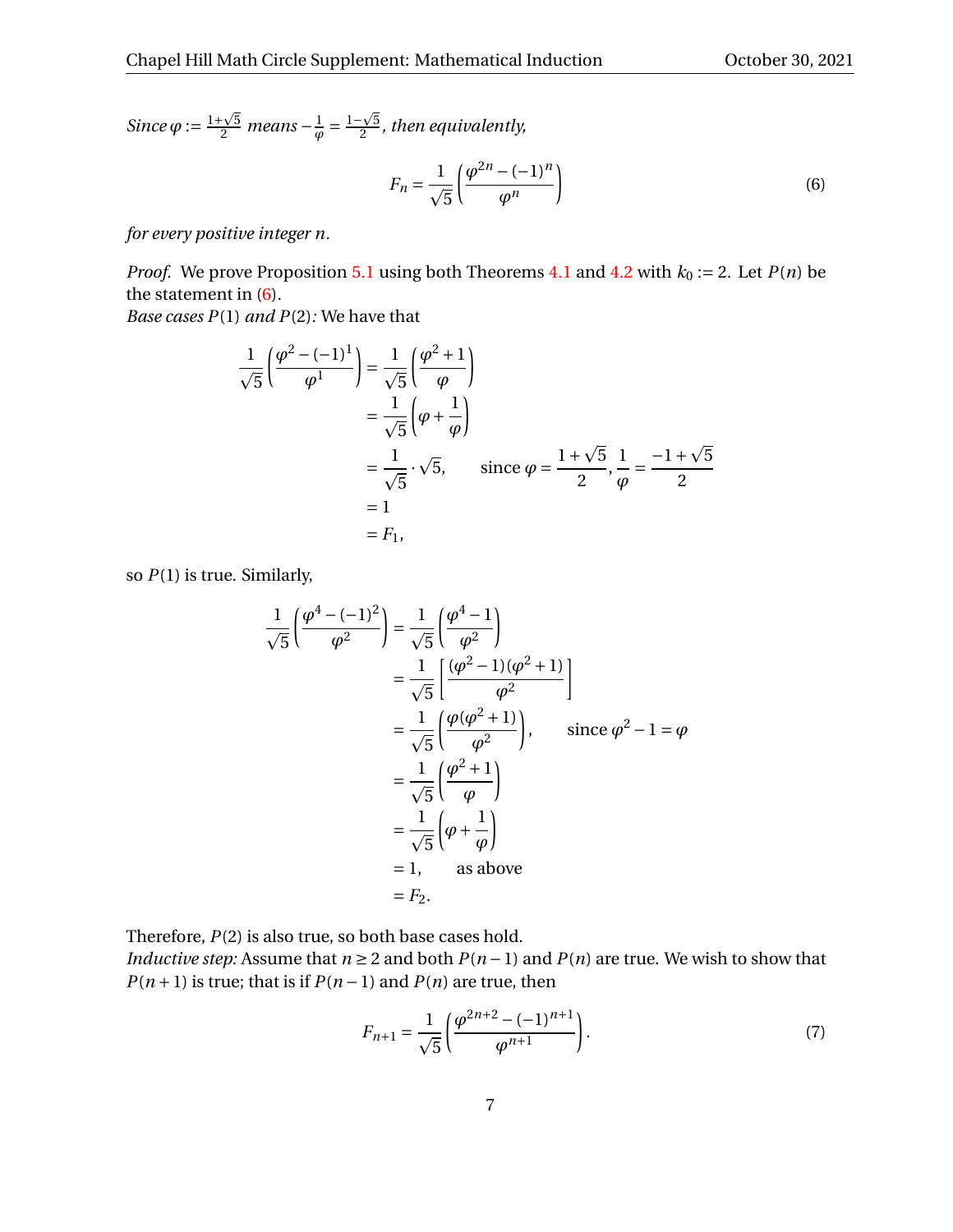<span id="page-7-0"></span>First, note that

$$
\varphi^2 = \varphi + 1,\tag{8}
$$

which can be verified by inspection.

Now, by our inductive hypothesis, assume *n* ≥ 2, and *P*(*n*−1) and *P*(*n*) are both true. We therefore have

$$
F_{n+1} = F_n + F_{n-1}
$$
  
=  $\frac{1}{\sqrt{5}} \left( \frac{\varphi^{2n} - (-1)^n}{\varphi^n} \right) + \frac{1}{\sqrt{5}} \left( \frac{\varphi^{2n-2} - (-1)^{n-1}}{\varphi^{n-1}} \right)$   
=  $\frac{1}{\sqrt{5}} \left( \frac{\varphi^{2n+1} - (-1)^n \varphi}{\varphi^{n+1}} \right) + \frac{1}{\sqrt{5}} \left( \frac{\varphi^{2n} - (-1)^{n-1} \varphi^2}{\varphi^{n+1}} \right)$   
=  $\frac{1}{\sqrt{5}} \left( \frac{\varphi^{2n+1} + \varphi^{2n} - (-1)^n \varphi - (-1)^{n-1} \varphi^2}{\varphi^{n+1}} \right)$   
=  $\frac{1}{\sqrt{5}} \left( \frac{\varphi^{2n+1} + \varphi^{2n} - (-1)^{n-1} \left[ \varphi^2 - \varphi \right]}{\varphi^{n+1}} \right)$   
=  $\frac{1}{\sqrt{5}} \left( \frac{\varphi^{2n} (\varphi + 1) - (-1)^{n-1} \cdot 1}{\varphi^{n+1}} \right)$   
=  $\frac{1}{\sqrt{5}} \left( \frac{\varphi^{2n} \cdot \varphi^2 - (-1)^{n+1}}{\varphi^{n+1}} \right),$ 

by [\(8\)](#page-7-0), and since  $n-1 \equiv n+1 \pmod{2}$  means  $(-1)^{n-1} = (-1)^{n+1}$ 

$$
\Longrightarrow F_{n+1} = \frac{1}{\sqrt{5}} \left( \frac{\varphi^{2n+2} - (-1)^{n+1}}{\varphi^{n+1}} \right),\,
$$

so [\(6\)](#page-6-0) holds for  $F_{n+1}$ , too. The (strong) inductive step therefore holds, so we have proven Proposition [5.1](#page-5-1) by strong induction.

 $\Box$ 

Next, we consider a proof that uses the strong inductive step in a more essential way:

<span id="page-7-2"></span>**Proposition 5.2.** *Let n be a positive integer with*  $n \geq 2$ *. Then n is expressible as a product of primes. (Explicitly, there exist finitely many primes*  $p_1, p_2,...,p_m$  *such that*  $n = p_1p_2\cdots p_m$ *.)* 

*Proof.* For all positive integers *n* with  $n \ge 2$ , let  $P(n)$  be the statement that *n* is expressible as a product of primes.

*Base case:* For  $n := 2$ , the result is immediate, since 2 is itself a prime. Therefore, the base case holds.

*Inductive step:* Assume that  $P(2), P(3), \ldots, P(n)$  are all true, and we consider  $P(n+1)$ .

<span id="page-7-1"></span>Case 1: If  $n+1$  is prime, then  $n+1$  is immediately expressible as a product of primes.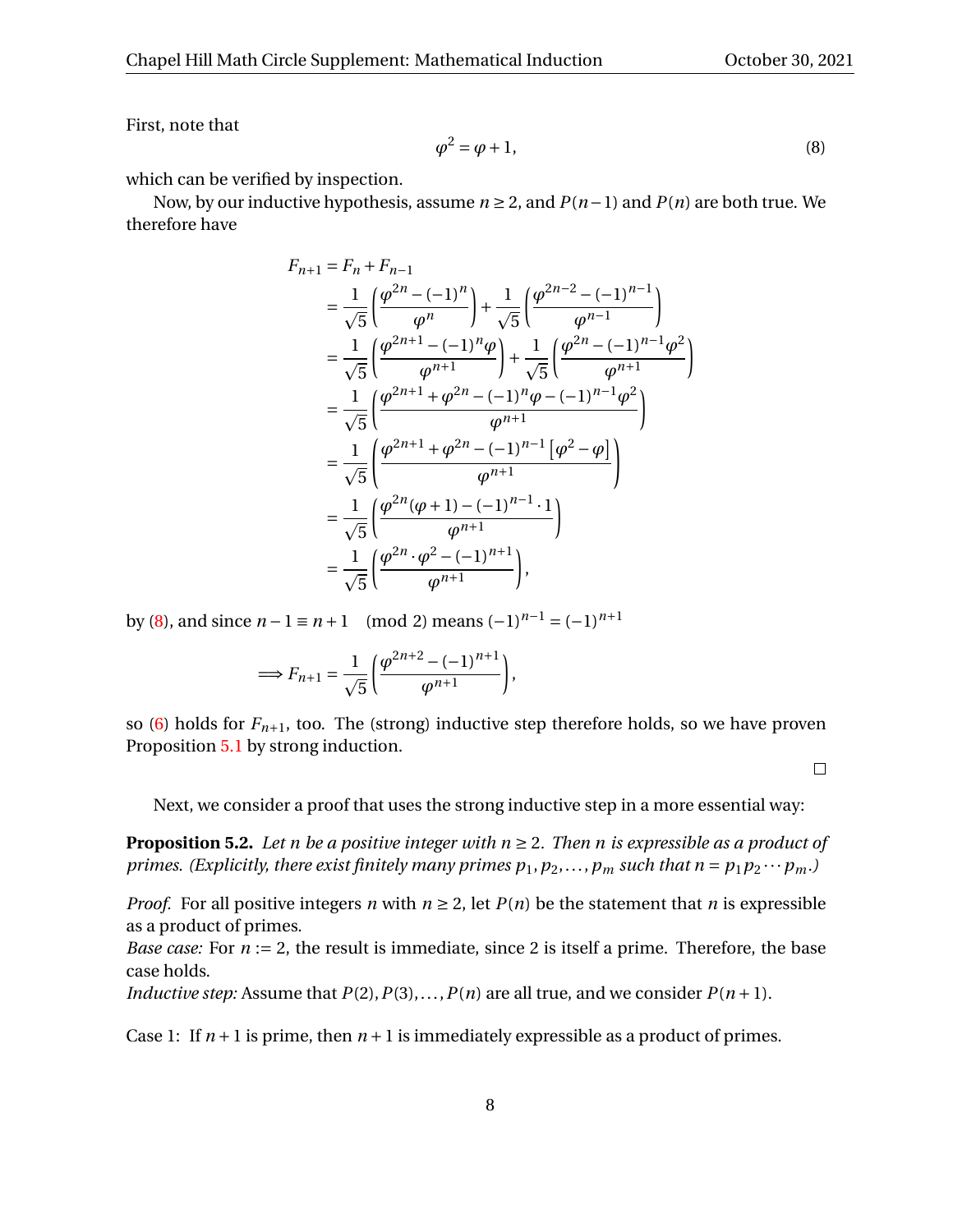<span id="page-8-0"></span>Since Cases [1–](#page-7-1)[2](#page-8-0) are both true, the (strong) inductive step has been verified. Therefore, by the principle of strong induction, Proposition [5.2](#page-7-2) is true.

 $\Box$ 

Our next example is a proposition involving two different variables, *n* and *k*. First, we recall the definition of factorial:

*Notation.* Let *n* be a nonnegative integer. Then *n factorial*, denoted *n*!, is defined by

$$
n! = \begin{cases} 1, & \text{if } n = 0 \text{ or } n = 1 \\ 1 \cdot 2 \cdot \cdots \cdot (n-1) \cdot n, & \text{otherwise.} \end{cases} \tag{9}
$$

Equivalently, $<sup>1</sup>$  $<sup>1</sup>$  $<sup>1</sup>$ </sup>

$$
n! := \prod_{j=1}^n j.
$$

<span id="page-8-2"></span>**Proposition 5.3.** Let *n and k be nonnegative integers. Define the* binomial coefficient  $\binom{n}{k}$ *k* ¢ *, read as "n choose k", by*

$$
\binom{n}{k} := \begin{cases} \frac{n!}{k!(n-k)!}, & \text{if } 0 \le k \le n \\ 0, & \text{otherwise.} \end{cases}
$$

*Prove that for all positive integers n and every integer k with*  $0 \le k \le n$ , we have

<span id="page-8-3"></span>
$$
\binom{n}{k} = \binom{n-1}{k-1} + \binom{n-1}{k}.
$$
\n(10)

In particular, Proposition [5.3](#page-8-2) implies  $\binom{n}{k}$  $\binom{n}{k}$  is itself an integer for every positive integer *n* and every nonnegative integer  $k$  with  $k \leq n$ .

*Proof.* First, let us fix a positive integer *n*. Let  $P(n)$  be the statement that

$$
\binom{n}{k} = \binom{n-1}{k} + \binom{n-1}{k-1}, \text{ for every integer } k \text{ with } 0 \le k \le n,
$$

Our strategy shall be to induct on *n*, letting *k* vary.

<span id="page-8-1"></span><sup>&</sup>lt;sup>1</sup>The equivalence is immediate if  $n \ge 1$ . For  $n := 0$ , the product notation yields the [empty product,](https://en.wikipedia.org/wiki/Empty_product) which is 1 by definition.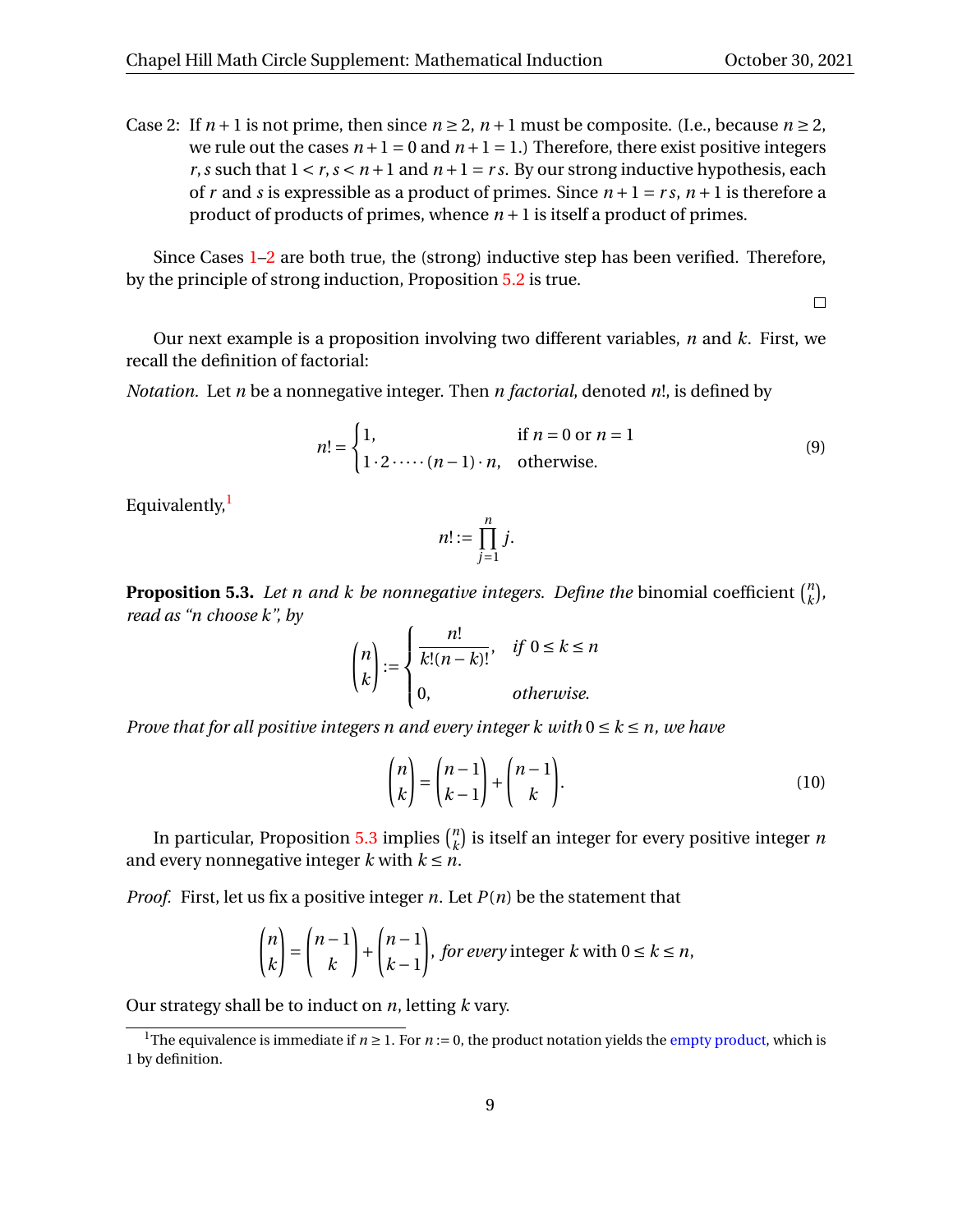*Base Case:* To verify that *P*(1) is true, we must show

$$
\begin{pmatrix} 1 \\ 0 \end{pmatrix} = \begin{pmatrix} 0 \\ -1 \end{pmatrix} + \begin{pmatrix} 0 \\ 0 \end{pmatrix}
$$

and

$$
\begin{pmatrix} 1 \\ 1 \end{pmatrix} = \begin{pmatrix} 0 \\ 1 \end{pmatrix} + \begin{pmatrix} 0 \\ 0 \end{pmatrix}.
$$

Since  $\binom{1}{0}$  $\begin{pmatrix} 1 \\ 0 \end{pmatrix} = \begin{pmatrix} 1 \\ 1 \end{pmatrix}$  $\binom{1}{1} = \binom{0}{0}$  $\binom{0}{0}$  = 1 and  $\binom{0}{-1}$  =  $\binom{0}{1}$  $\binom{0}{1}$  = 0, the base case *P*(1) is true. *Inductive Step:* For a positive integer *n*, assume that *P*(*n*) is true, so that [\(10\)](#page-8-3) holds for *every* integer *k* such that  $0 \le k \le n$ . By the base case, we may assume  $n \ge 1$ .

Case 1: 
$$
k = 0
$$
.

Then 
$$
k-1 = -1
$$
, so  $\binom{n+1}{k-1} = 0$ . Further,  $\binom{n+1}{k} = \binom{n+1}{0} = 1 = 1 + 0 = \binom{n}{k} + \binom{n}{k-1}$ , as desired.

Case 2:  $k = n + 1$ .

Then 
$$
\binom{n+1}{n+1} = 1
$$
. Further,  $\binom{n+1}{k} = \binom{n+1}{n+1} = 1 = 0 + 1 = \binom{n}{n+1} + \binom{n}{n}$ , as desired.

Case 3:  $1 \leq k \leq n$ .

In this case,  $\binom{n}{k}$  $\binom{n}{k}$  and  $\binom{n}{k-1}$  will both be defined and nonzero. Then

$$
\binom{n}{k} + \binom{n}{k-1} = \frac{n!}{k!(n-k)!} + \frac{n!}{(k-1)![n-(k-1)]!}
$$
\n
$$
= \frac{(n-k+1) \cdot n!}{k! \cdot (n-k+1) \cdot (n-k)!} + \frac{k \cdot n!}{k \cdot (k-1)!(n-k+1)!}
$$
\n
$$
= \frac{(n-k+1) \cdot n!}{k!(n-k+1)!} + \frac{k \cdot n!}{k!(n-k+1)!}
$$
\n
$$
= \frac{(n-k+1) \cdot n! + k \cdot n!}{k!(n-k+1)!}
$$
\n
$$
= \frac{\frac{(n-k+1) \cdot k!}{k![(n+1) - k)!}}{\frac{(n+1) \cdot n!}{k![(n+1) - k)!}}
$$
\n
$$
= \frac{(n+1)!}{k![(n+1) - k)!}
$$
\n
$$
= \frac{(n+1)!}{k![(n+1) - k)!}
$$

as desired.

Therefore, the inductive step also holds, so Proposition [5.3](#page-8-2) is true by induction.

 $\Box$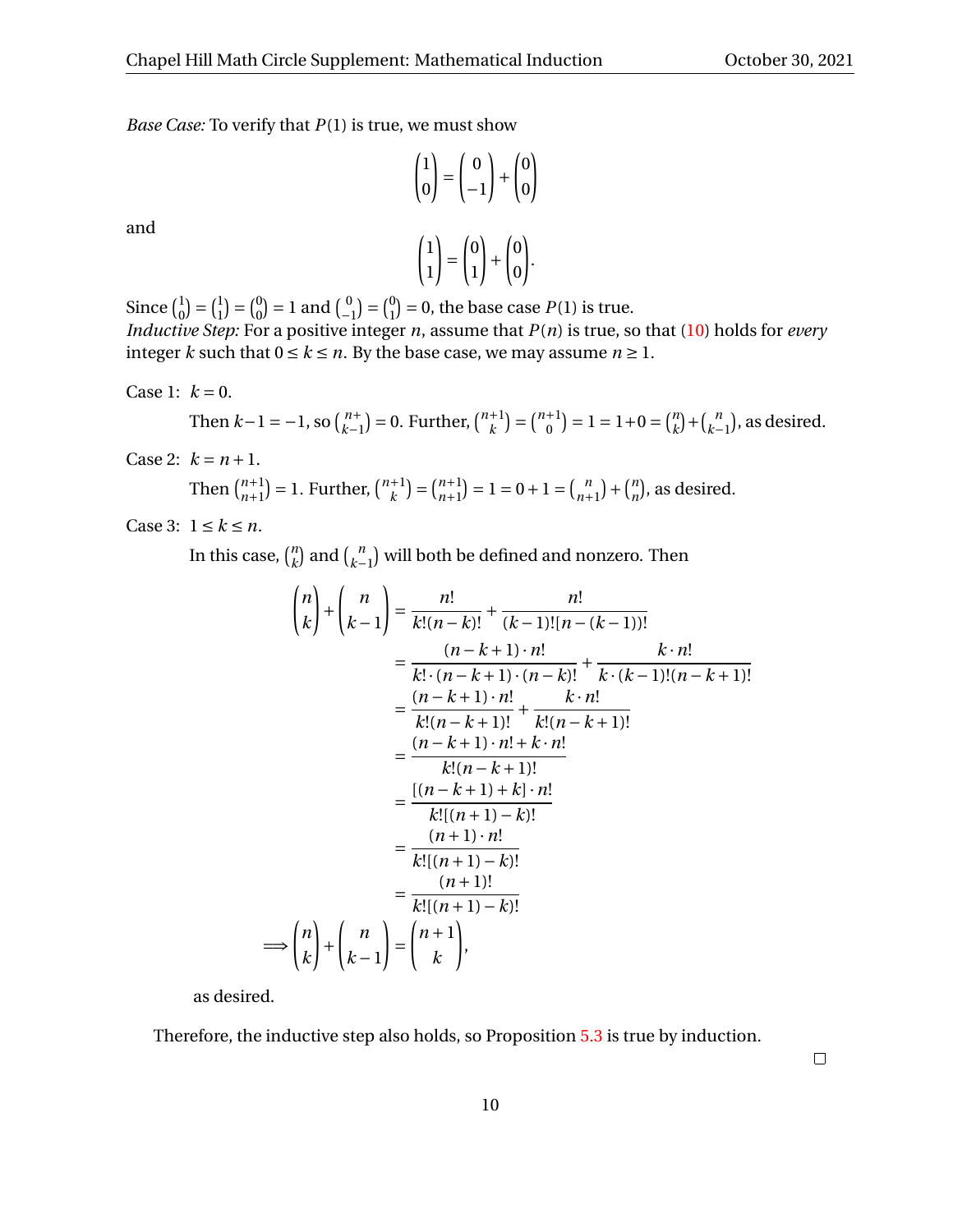Next, we revisit Proposition [3.1,](#page-2-0) this time proving it using the Well-Ordering Principle:

*Proof of Proposition [3.1](#page-2-0) by the Well-Ordering Principle.* We use proof-by-contradiction and the Well-Ordering Principle, Axiom [4.4,](#page-5-0) to prove  $1+2+\cdots+n=\frac{n(n+1)}{2}$  $\frac{1}{2}$  for all positive integers *n*.

Set

$$
S := \left\{ n \in \mathbb{N} : 1 + 2 + \dots + n \neq \frac{n(n+1)}{2} \right\};
$$
 (11)

that is, *S* is the set of positive integers for which the assertion in Proposition [3.1](#page-2-0) is *false*. Our goal is therefore to prove that  $S = \emptyset$ .

ASSUME instead that  $S \neq \emptyset$ . Then by well-ordering, there exists a minimal element  $\ell \in S$ . That is,

$$
1+2+\cdots+\ell\neq\frac{\ell(\ell+1)}{2},
$$

and

$$
1+2+\cdots+k=\frac{k(k+1)}{2}
$$

for every positive integer  $k < \ell$ .

First, observe that by inspection,  $1 = \frac{1(1+1)}{2}$  $\frac{1+1}{2}$ , so  $1 \notin S$ . Since  $\ell$  is the minimal element of *S*, we must have *ℓ* > 1. It follows that *ℓ*−1 is a *positive* integer. Since *ℓ*−1 < *ℓ* and *ℓ* is minimal, *ℓ*−1 ∉ *S*. Therefore,

$$
1 + 2 + \cdots + (\ell - 1) = \frac{(\ell - 1)\ell}{2}.
$$

Adding *ℓ* to both sides of the previous equation, we obtain

$$
1 + 2 + \dots + (\ell - 1) = \frac{(\ell - 1)\ell}{2}
$$

$$
\implies 1 + 2 + \dots + (\ell - 1) + \ell = \frac{(\ell - 1)\ell}{2} + \ell
$$

$$
\implies 1 + 2 + \dots + (\ell - 1) + \ell = \ell \left(\frac{\ell - 1}{2} + 1\right)
$$

$$
\implies 1 + 2 + \dots + (\ell - 1) + \ell = \ell \left(\frac{\ell + 1}{2}\right)
$$

$$
\implies 1 + 2 + \dots + (\ell - 1) + \ell = \frac{\ell(\ell + 1)}{2}
$$

$$
\implies \ell \notin S.
$$

This is a contradiction, though, because *ℓ* was selected to be the minimal element of *S*. Our original assumption must therefore be false, so  $S = \emptyset$ , as desired. Therefore,  $1 + 2 + \cdots + n =$ *n*(*n*+1)  $\frac{1}{2}$  for every positive integer *n*, completing the proof.

 $\Box$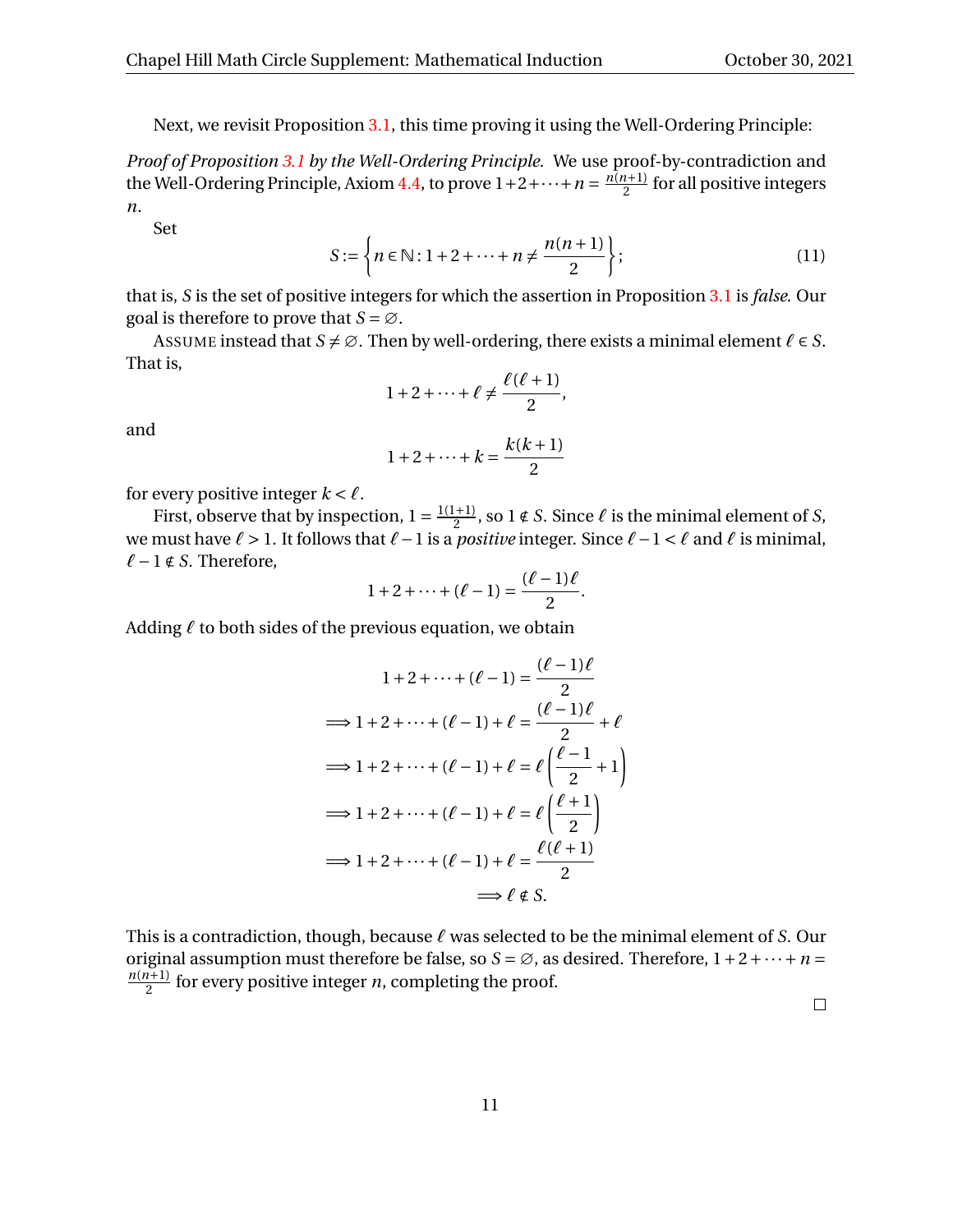Compare the above proof of Proposition [3.1](#page-2-0) using Axiom [4.4](#page-5-0) to the initial proof in Section [3.](#page-2-5) In general, for an induction-like proof using well-ordering, you consider the set *S* of all *n* for which the claim is *false*. The goal is to prove  $S = \emptyset$ . Employing a proof-bycontradiction strategy, we assume instead that  $S \neq \emptyset$ , so by well-ordering, a nonempty *S* has a minimal element *ℓ*. Using techniques similar to a direct induction proof (or otherwise), show that *ℓ* ∉ *S* or that *ℓ* is not the *minimal* element of *S*. Either would contradict the definition of  $\ell$ , so our assumption  $S \neq \emptyset$  is false, completing the proof.

The following application of well-ordering shows how it can be even more versatile than standard formulations of induction:

<span id="page-11-0"></span>**Proposition 5.4.** *The smallest positive integer is* 1. *That is, if n is a positive integer, then*  $1 \leq n$ . *In particular, there is no positive integer n such that*  $0 < n < 1$ *.* 

*Proof of Proposition* [5.4.](#page-11-0) Let  $S := \mathbb{N}$ , the set of all positive integers. In particular,  $S \subseteq \mathbb{N}$ . Clearly  $S \neq \emptyset$  since, in particular,  $1 \in S$ . Since *S* is a nonempty subset of N, by Axiom [4.4](#page-5-0) it therefore contains a minimal element  $\ell \in S$ . I claim that  $\ell \geq 1$ 

ASSUME OTHERWISE; that is, assume that  $\ell < 1$ . Since  $\ell > 0$ , we combine this as the chain of inequalities

$$
0<\ell<1.
$$

Then since *ℓ* is a positive integer, multiplying all sides of the previous by *ℓ* preserves the inequalities, yielding

$$
0<\ell^2<\ell.
$$

This means that  $\ell^2$  is also a positive integer, but it is strictly smaller than  $\ell.$  That is a contradiction, since *ℓ* is the smallest positive integer by definition. Our assumption is therefore false, so  $\ell \geq 1$  as claimed.

Since  $1 \leq \ell$  from above, and since  $\ell \leq n$  for every positive integer *n* by the minimality of  $\ell$ , this implies  $1 \leq n$ , completing the proof.

 $\Box$ 

Note that Proposition [5.4](#page-11-0) is not a statement asking us to prove that *P*(*n*) is true for all positive integers *n*. Axiom [4.4](#page-5-0) is more flexible than mere induction, and we can use it to positive integers *n*. Axiom 4.4 is more<br>prove, for example, that  $\sqrt{2}$  is irrational.

# <span id="page-11-1"></span>**6 Potential Pitfalls**

For a proof by mathematical induction to be valid, it's essential to establish both the base case (or base cases) and the inductive step, as the following examples shall illustrate.

> *Important note: each of the numbered Claims in Section [6](#page-11-1) is false. These purported proofs are examples of invalid applications of mathematical induction.*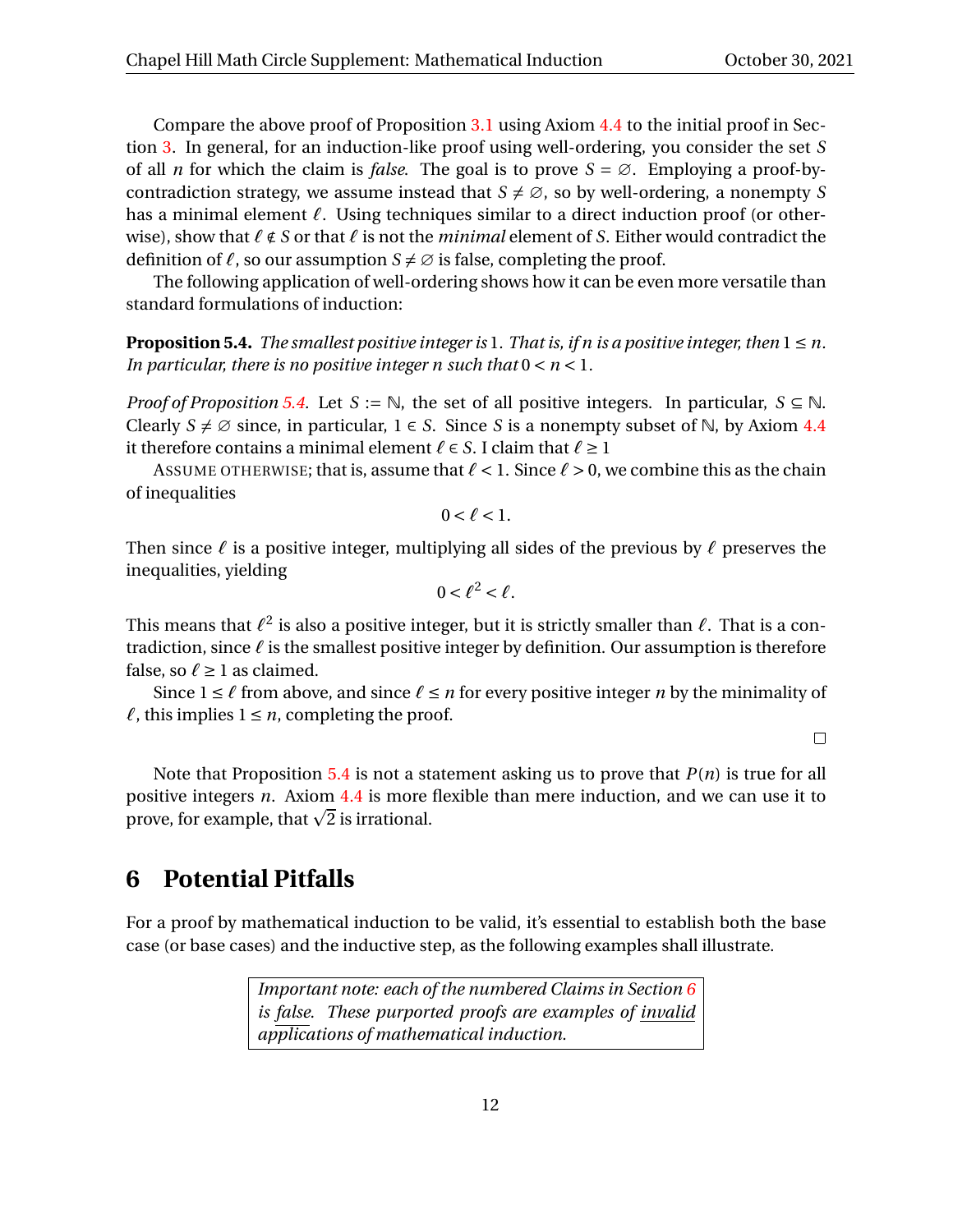<span id="page-12-0"></span>*Claim* 6.1. For every positive integer *n*,  $n^2 + n + 1$  is even.

*"Proof" of Claim [6.1.](#page-12-0)* Assume that  $n^2 + n + 1$  is even for some positive integer *n*. Then we have

$$
(n+1)2 + (n+1) + 1 = n2 + 2n + 1 + n + 1 + 1
$$
  
= (n<sup>2</sup> + n + 1) + (2n + 2)  
= (n<sup>2</sup> + n + 1) + 2(n + 1).

By hypothesis,  $n^2 + n + 1$  is even, and clearly  $2(n+1)$  is likewise even. Therefore, we conclude that  $(n+1)^2 + n+1$  is also even.  $\Box$ 

This purported, *incorrect* "proof", though, is unsound. To see why, note that for *n* := 1,  $n^2 + n + 1 = 1^2 + 1 + 1 = 3$ , which is odd. The inductive step—establishing the truth of the *conditional statement* that if  $n^2 + n + 1$  even,  $(n + 1)^2 + (n + 1) + 1$  is also even—is therefore valid. However, the base case is false, so we have not met all the criteria for a proof by induction.

<span id="page-12-2"></span>This is typical of faulty proofs by induction: the argument is incomplete by failing to establish the base case. For a more subtle example of this mistake, we consider the following: *Claim* 6.[2](#page-12-1). Let  $S_1, S_2, \ldots, S_n$  be finite sets. Then each of these *n* sets has the same size;<sup>2</sup> that is,  $|S_1| = |S_2| = \cdots = |S_n|$ .

*"Proof" of Claim [6.2.](#page-12-2)* We proceed by induction. For the base case  $n = 1$ , we have a single set  $S_1$ , and clearly  $S_1$  has the same size as itself. Therefore, the base case holds.

For the inductive step, assume that for any collection of *n* finite sets, they all have the same size. Consider a collection of  $n + 1$  finite sets  $S_1, S_2, \ldots, S_n, S_{n+1}$ . Note that the collections

$$
\{S_1, S_2, \ldots, S_{n-1}, S_n\} \qquad \text{and} \qquad \{S_2, S_3, \ldots, S_n, S_{n+1}\}\
$$

are each collections of *n* finite sets. By our inductive hypothesis, then,

$$
|S_1| = |S_2| = \cdots = |S_{n-1}| = |S_n|
$$
 and  $|S_2| = |S_3| = \cdots = |S_n| = |S_{n+1}|$ .

Since  $|S_2|$  is common to both collections, these respective common sizes must be equal. Therefore,  $|S_1| = |S_2| = \cdots = |S_n| = |S_{n+1}|$ , so the inductive step is true. By mathematical induction, then, every set has the same size.  $\Box$ 

As in the "proof" for Claim [6.1,](#page-12-0) we again have a problem with the base case. Before, we had simply ignored establishing the base case altogether. The "proof" for Claim [6.2,](#page-12-2) while it nominally considers the case  $n = 1$ , doesn't establish its base case completely.

To see why, think about the case  $n := 2$ . We would then have partitioned the collection {*S*1,*S*2} into

$$
\{S_1\} \qquad \text{and} \qquad \{S_2\},
$$

<span id="page-12-1"></span> $2$ This is often formulated in slightly different ways: every car has the same color, every person has the same name, or some similar variant.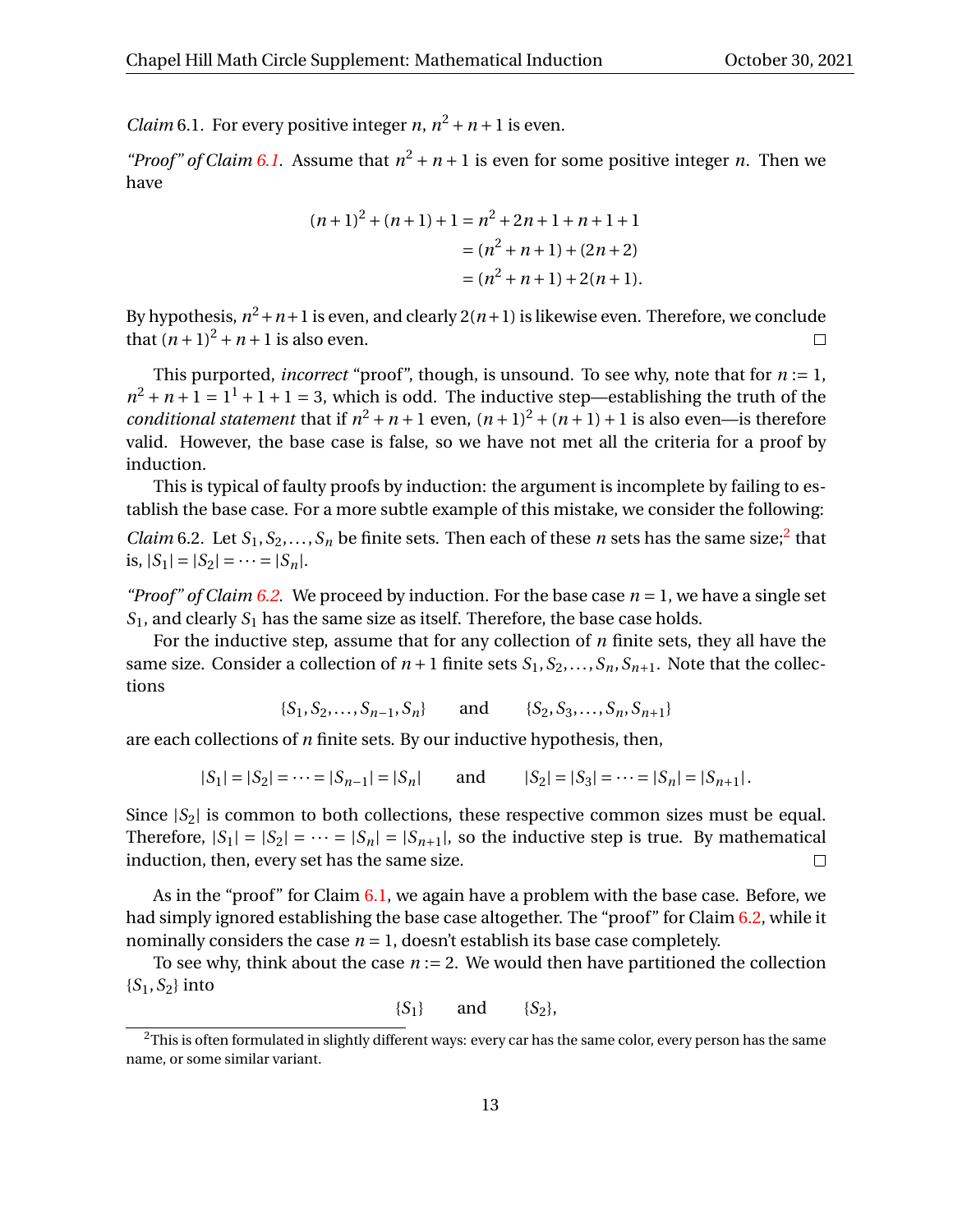and there is no common element in these two subcollections.

This issue is a common danger in induction proof, where we might consider an index like *n* − 1 or *n* − 2. To proceed, we must first establish such indices are themselves *positive* integers, though, or else manipulation of objects with those indices is invalid.

## **7 An Especially Bonkers Use of Mathematical Induction**

Our final example is a proof of one of the classical inequalities, the Arithmetic Mean-Geometric Mean Inequality ("AM-GM"). We begin with some preliminary definitions:

**Definition 7.1.** Let  $a_1, a_1, \ldots, a_n$  be a collection of *n* numbers. Then the *arithmetic mean* of  $a_1, a_2, \ldots, a_n$  is

$$
\frac{a_1+a_2+\cdots+a_n}{n}.
$$

**Definition 7.2.** Let  $a_1, a_1, \ldots, a_n$  be a collection of *n* nonnegative numbers. Then the *geometric mean* of  $a_1, a_2, \ldots, a_n$  is

<span id="page-13-0"></span>
$$
(a_1a_2\cdots a_n)^{\frac{1}{n}}=\sqrt[n]{a_1a_2\cdots a_n}.
$$

<span id="page-13-1"></span>**Theorem 7.3** (Arithmetic Mean-Geometric Mean Inequality)**.** *Let n be a positive integer, and*  $a_1, a_2, \ldots, a_n$  *be nonnegative real numbers. Then the geometric mean of*  $\{a_1, a_2, \ldots, a_n\}$  *is no greater than the arithmetic mean of*  $\{a_1, a_2, \ldots, a_n\}$ *; that is,* 

$$
(a_1 a_2 \cdots a_n)^{\frac{1}{n}} \le \frac{a_1 + a_2 + \cdots + a_n}{n}.
$$
 (12)

*Further, equality in [\(12\)](#page-13-0) holds if and only if*  $a_1 = a_2 = \cdots = a_n$ *.* 

We first need the special case of Theorem [7.3,](#page-13-1) with  $n := 2$  as a preliminary step:

<span id="page-13-2"></span>**Lemma 7.4.** *Let x*, *y be nonnegative real numbers. Then*

$$
\sqrt{xy} \le \frac{x+y}{2},\tag{13}
$$

*with equality if and only if x* = *y.*

*Proof of Lemma [7.4](#page-13-2) (Cauchy).* Let *x*, *y* be nonnegative real numbers. Then

$$
0 \leq (\sqrt{x} - \sqrt{y})^2,
$$

with equality if and only if  $x = y$ . Therefore, p

$$
0 \le (\sqrt{x} - \sqrt{y})^2 \Longrightarrow 0 \le x - 2\sqrt{xy} + y
$$

$$
\Longrightarrow 2\sqrt{xy} \le x + y,
$$

so

$$
\sqrt{xy} \le \frac{x+y}{2}
$$

with equality if and only if  $x = y$ , as claimed.

 $\Box$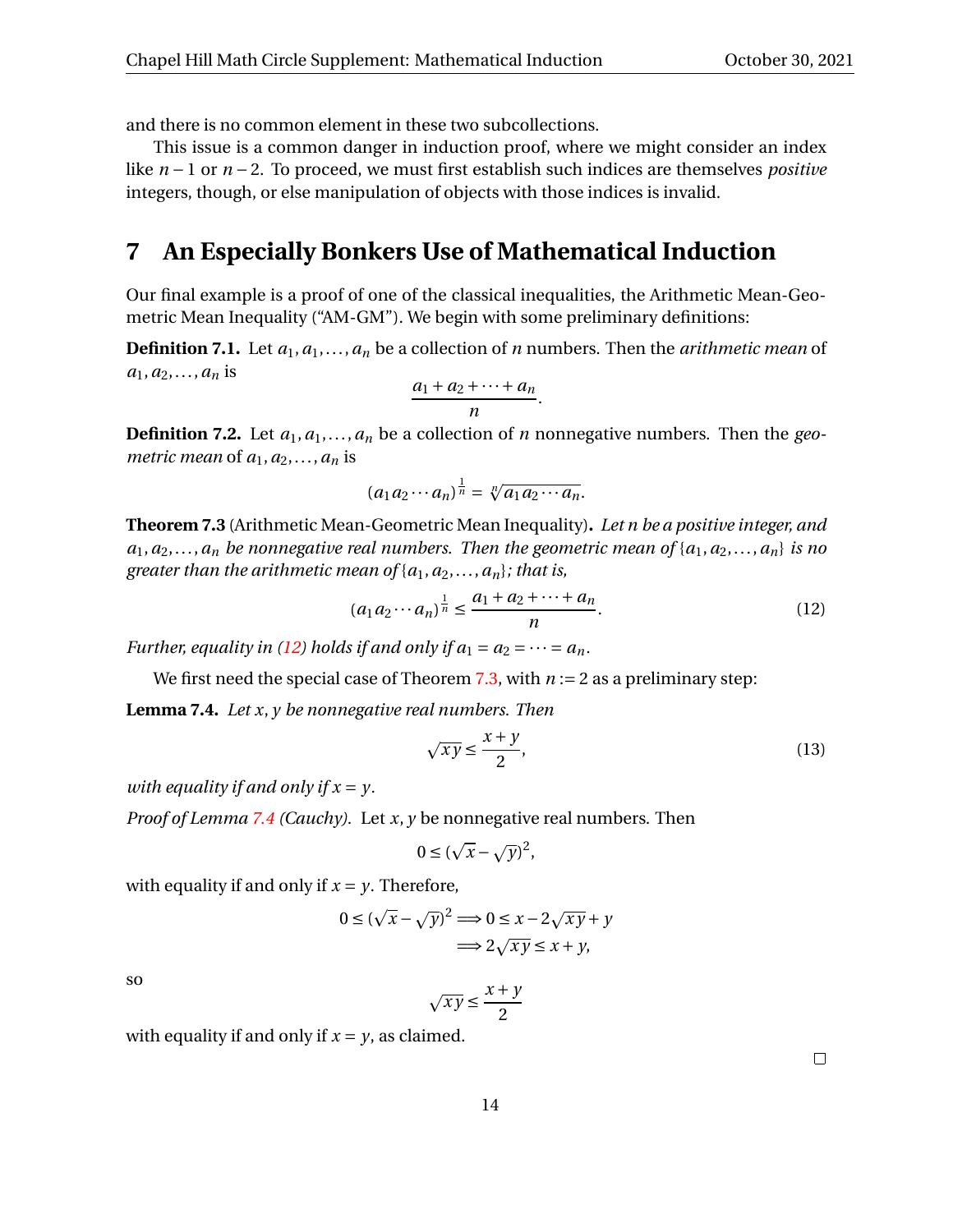.

Using Lemma [7.4,](#page-13-2) we can now proceed with a proof of Theorem [7.3.](#page-13-1) The following [proof](https://en.wikipedia.org/wiki/Inequality_of_arithmetic_and_geometric_means#Proof_by_Cauchy_using_forward%E2%80%93backward_induction) [of the general AM-GM Inequality,](https://en.wikipedia.org/wiki/Inequality_of_arithmetic_and_geometric_means#Proof_by_Cauchy_using_forward%E2%80%93backward_induction) attributed to Cauchy, is an especially creative application of mathematical induction.

*Cauchy's Induction Proof of the AM-GM Inequality.* Clearly Theorem [7.3](#page-13-1) holds for *n* = 1 trivially, and the theorem holds for  $n = 2$  by Lemma [7.4.](#page-13-2) These provide our base cases for the proof.

*"Forward" Inductive Step:* I claim that for all positive integers *k*, if [\(12\)](#page-13-0) holds for all sequences of length  $n := 2^k$ , then [\(12\)](#page-13-0) also holds for all sequences of length  $n := 2^{k+1}$ .

Let *k* be a positive integer, and let  $a_1, a_2, \dots, a_{2^{k+1}}$  be a set of nonnegative real numbers. Consider the related sequence  $b_1, b_2, ..., b_{2k}$  of length 2<sup>k</sup> defined by  $b_1 := \frac{a_1 + a_2}{2}$  $\frac{a_2}{2}$ ,  $b_2 := \frac{a_3 + a_4}{2}$  $\frac{1}{2}^{u_4},$ and so on up to  $b_{2^k} := \frac{a_{2^{k+1}-1} + a_{2^{k+1}}}{2}$  $\frac{1+\alpha_2\kappa+1}{2}$ ; in general,

$$
b_j := \frac{a_{2j-1} + a_{2j}}{2}.
$$

Since  $b_1, b_2,...,b_{2^k}$  is a sequence of length  $2^k$ , by hypothesis the AM-GM Inequality holds, with equality if and only if  $b_1 = b_2 = \cdots = b_{2^k}$ . Therefore,

$$
(b_1b_2\cdots b_{2^k})^{\frac{1}{2^k}} \leq \frac{b_1+b_2+\cdots+b_{2^k}}{2^k}
$$
  
\n
$$
\implies \left[\left(\frac{a_1+a_2}{2}\right)\left(\frac{a_3+a_4}{2}\right)\cdots\left(\frac{a_{2^{k+1}-1}+a_{2^{k+1}}}{2}\right)\right]^{\frac{1}{2^k}} \leq \frac{\left(\frac{a_1+a_2}{2}\right)+\left(\frac{a_3+a_4}{2}\right)+\cdots+\left(\frac{a_{2^{k+1}-1}+a_{2^{k+1}}}{2}\right)}{2^k}
$$
  
\n
$$
\implies \left[\left(\frac{a_1+a_2}{2}\right)\left(\frac{a_3+a_4}{2}\right)\cdots\left(\frac{a_{2^{k+1}-1}+a_{2^{k+1}}}{2}\right)\right]^{\frac{1}{2^k}} \leq \frac{a_1+a_2+\cdots+a_{2^{k+1}-1}+a_{2^{k+1}}}{2^{k+1}}
$$
  
\n
$$
\implies \left(\sqrt{a_1a_2}\cdot\sqrt{a_3a_4}\cdot\cdots\sqrt{a_{2^{k+1}-1}a_{2^{k+1}}}\right)^{\frac{1}{2^k}} \leq \frac{a_1+a_2+\cdots+a_{2^{k+1}-1}+a_{2^{k+1}}}{2^{k+1}},
$$

by Lemma [7.4,](#page-13-2) whence

$$
\implies \left(a_1a_2a_3a_4\cdots a_{2^{k+1}-1}a_{2^{k+1}}\right)^{\frac{1}{2^{k+1}}} \leq \frac{a_1+a_2+\cdots+a_{2^{k+1}-1}+a_{2^{k+1}}}{2^{k+1}}
$$

This establishes the inequality [\(12\)](#page-13-0) holds for  $a_1, a_2, \ldots, a_{2^{k+1}}$ . Further, equality holds if and only if  $b_1 = b_2 = \cdots = b_{2^k}$  *and*  $a_1 = a_2$ ,  $a_3 = a_4$ , etc., and  $a_{2^{k+1}-1} = a_{2^k}$ . Together, this implies equality holds if and only if  $a_1 = a_2 = \cdots = a_{2^{k+1}}$ . Therefore, as claimed, the "forward" induction step holds.

*"Backward" Inductive Step:* I claim that if  $n \ge 2$  is a positive integer, and if [\(12\)](#page-13-0) holds for all sequences of length *n*, then [\(12\)](#page-13-0) also holds for all sequences of length *n* −1.

Let *n* be any positive integer with *n* ≥ 2, and let  $a_1, a_2, ..., a_{n-1}$  be nonnegative real num-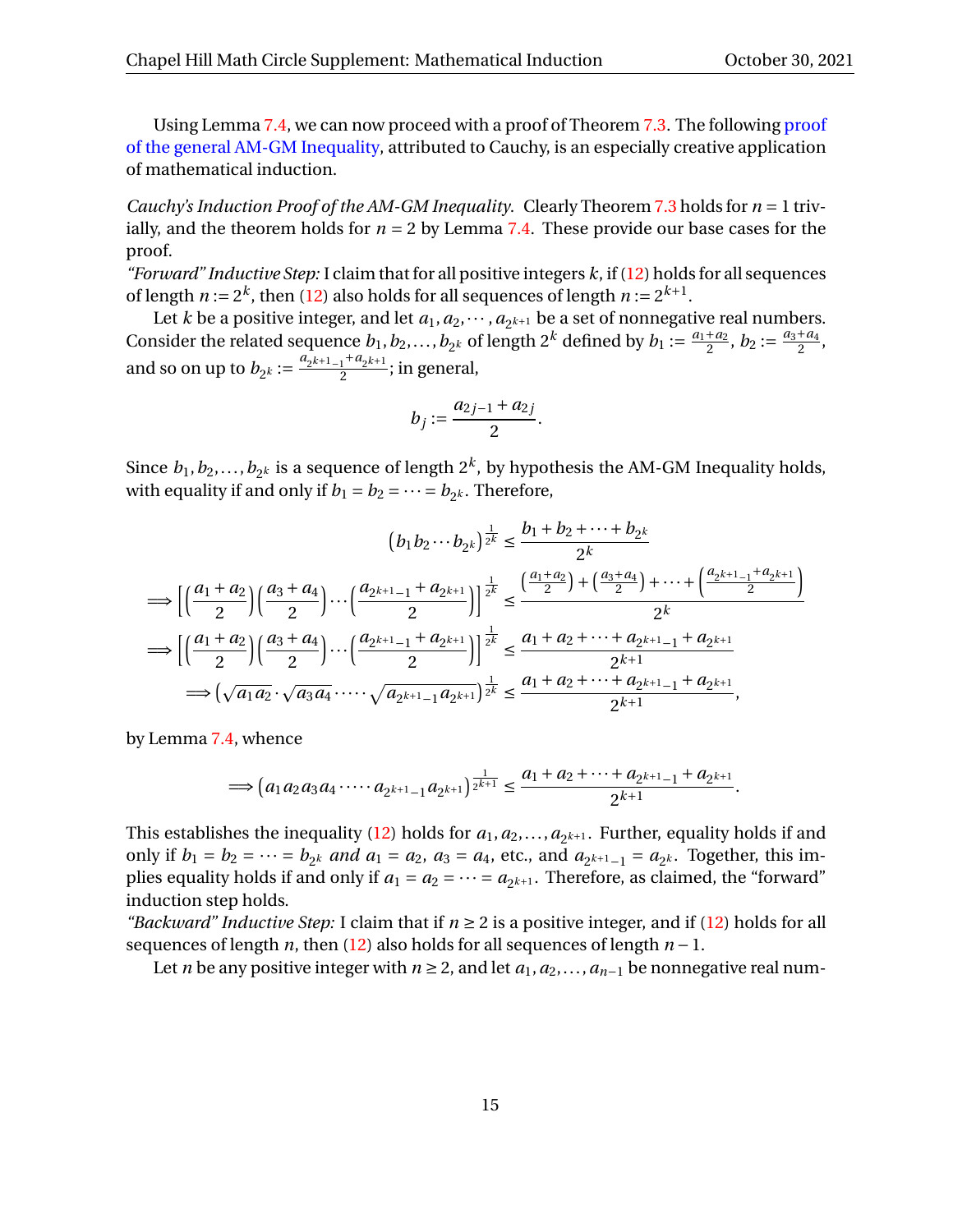$\Box$ 

bers. We build the associated sequence  $b_1, b_2, \ldots, b_{n-1}, b_n$  of length *n* by

<span id="page-15-0"></span>
$$
b_1 := a_1
$$
  
\n
$$
b_2 := a_2
$$
  
\n
$$
\vdots \quad \vdots
$$
  
\n
$$
b_{n-1} := a_{n-1}
$$
  
\n
$$
b_n := \frac{a_1 + a_2 + \dots + a_{n-1}}{n-1}.
$$

In particular,  $b_n$  has been selected in this way so that

$$
\frac{a_1 + a_2 + \dots + a_{n-1}}{n-1} = \frac{b_1 + b_2 + \dots + b_{n-1} + b_n}{n};
$$
\n(14)

that is, the arithmetic mean of  $a_1, a_2, \ldots, a_{n-1}$  equals the arithmetic mean of  $b_1, b_2, \ldots, b_n$ . In particular, if each  $b_j \ge 0$ , then  $a_n \ge 0$  as required, too.

Since  $b_1, b_2, \ldots, b_n$  is a sequence of length *n*, by our inductive hypothesis, the AM-GM Inequality holds for  $b_1, \ldots, b_n$ , with equality if and only if  $b_1 = b_2 = \cdots b_n$ . Therefore, we have

$$
(b_1 b_2 \cdots b_{n-1} b_n)^{\frac{1}{n}} \le \frac{b_1 + b_2 + \cdots + b_{n-1} + b_n}{n}
$$
  
\n
$$
\implies \left[ a_1 a_2 \cdots a_{n-1} \cdot \left( \frac{a_1 + a_2 + \cdots + a_{n-1}}{n-1} \right) \right]^{\frac{1}{n}} \le \frac{a_1 + a_2 + \cdots + a_{n-1}}{n-1}, \qquad \text{by (14)}
$$
  
\n
$$
\implies a_1 a_2 \cdots a_{n-1} \cdot \left( \frac{a_1 + a_2 + \cdots + a_{n-1}}{n-1} \right) \le \left( \frac{a_1 + a_2 + \cdots + a_{n-1}}{n-1} \right)^n
$$
  
\n
$$
\implies a_1 a_2 \cdots a_{n-1} \le \left( \frac{a_1 + a_2 + \cdots + a_{n-1}}{n-1} \right)^{n-1}
$$
  
\n
$$
\implies (a_1 a_2 \cdots a_{n-1})^{\frac{1}{n-1}} \le \frac{a_1 + a_2 + \cdots + a_{n-1}}{n-1},
$$

Therefore, if the AM-GM Inequality holds for sequences of length *n*, it also holds for sequences of length *n* −1 as well.

*Summary:* First, we proved that [\(12\)](#page-13-0) holds for all collections of nonnegative real numbers where  $n = 1$  or 2. Next, we proved that  $(12)$  holds for arbitrarily large positive integers *n*, namely those of the form  $n = 2^k$ , where  $k$  is a positive integer. Finally, we proved that if *n* > 1 and [\(12\)](#page-13-0) holds for *n*, then it also holds for *n* − 1. In each case, we also showed that equality obtains if and only if all elements are equal.

For any positive integer *n*, then, choose a positive integer *k* such that  $n \le 2^k$ . If  $n = 2^k$ , then our "forward induction" establishes the AM-GM Inequality for *n*. Otherwise, we can use the "backward induction" to show that AM-GM holds for  $2^k - 1$ ,  $2^k - 2$ , and so on until after sufficiently many decrements, we show that AM-GM holds for *n* itself. Therefore, by this circuitous variant of induction, we have shown that the AM-GM Inequality holds for every positive integer *n*.

Whew!